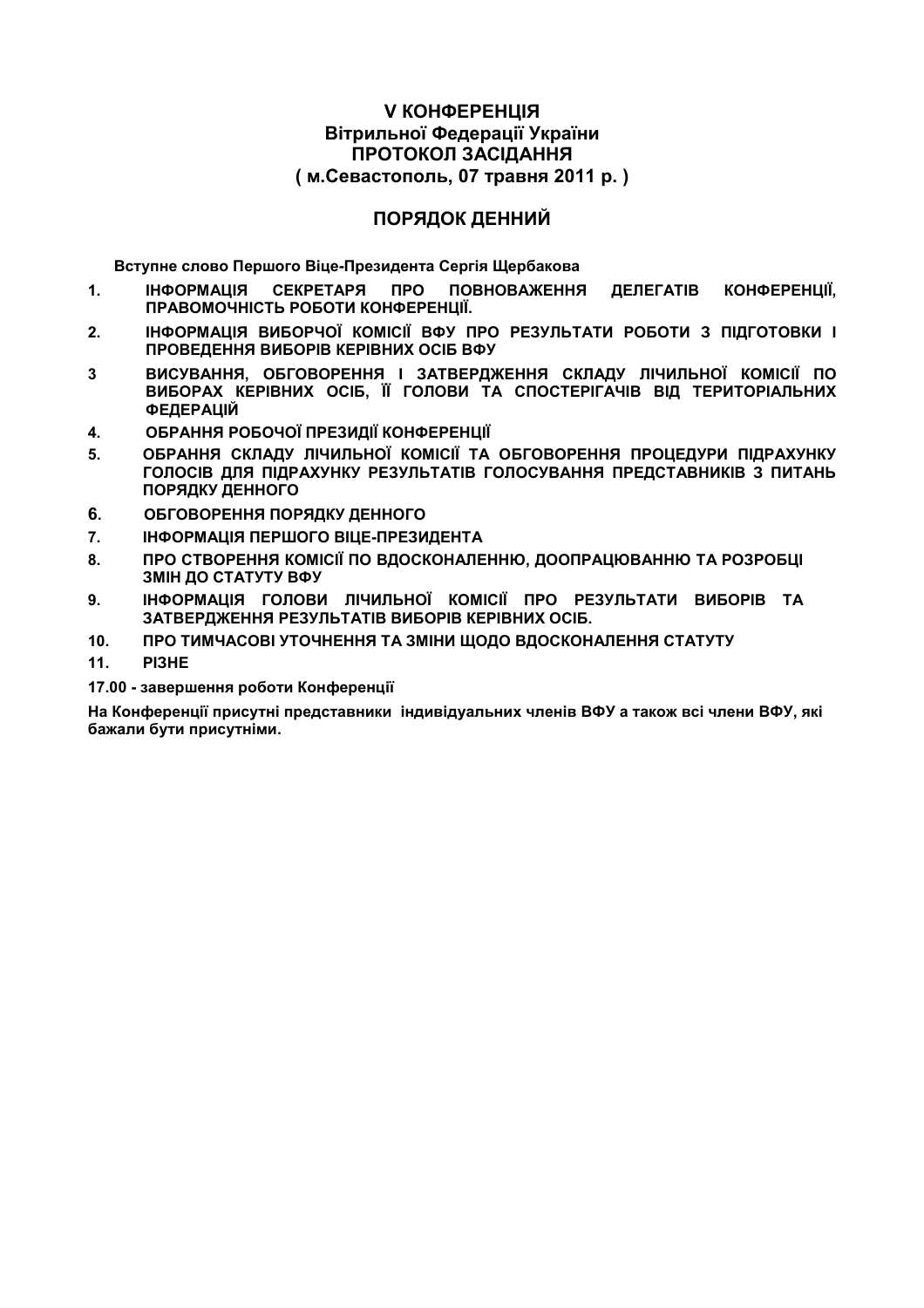У вступному слові Перший Віце-Президент Сергій Щербаков привітав присутніх делегатів і запропонував розпочати засідання з оголошення результатів реєстрації делегатів..

#### СЛУХАЛИ: Питання Перше Порядку Денного

#### ІНФОРМАЦІЯ СЕКРЕТАРЯ ПРО ПОВНОВАЖЕННЯ ДЕЛЕГАТІВ КОНФЕРЕНЦІЇ, ПРАВОМОЧНІСТЬ РОБОТИ КОНФЕРЕНЦІЇ

Секретар ВФУ доповів про результати реєстрації членів Територіальних осередків ВФУ, які мають відповідно до чинного Статуту ВФУ право внесення пропозицій і голосування по питаннях Порядку Денного Конференції і представлені або особисто, або представниками, яким вони делегували право голосу на Конференції ВФУ. Результати реєстрації наведено у таблиці.

| N<br>п/п | Прізвище представника              | Місто чи область      | Загалом, членів<br>ВФУ по<br>Територіальній<br>Федерації | Яку кількість<br>членів ВФУ<br>репрезентує<br>представник |
|----------|------------------------------------|-----------------------|----------------------------------------------------------|-----------------------------------------------------------|
| 1        | Олена Майорова / Жанна Колєснікова | м.Київ                | 397                                                      | 15/382                                                    |
| 2        | Сергій Мануйленко                  | м.Севастополь         | 173                                                      | 173                                                       |
| 3        | Валерій Гусенко                    | Дніпропетровська ФВС  | 317- Дивись Примітку                                     | 26                                                        |
| 4        | Віктор Колєсніков                  | Донецька ФВС          | 157                                                      | 157                                                       |
| 5        |                                    | Запорізької ФВС       | 217                                                      | $\Omega$                                                  |
| 6        | Олександр Душечкін                 | ФВС Київської області | 223                                                      | 109                                                       |
| 7        | Іван Юхименко                      | Кировоградської ФВС   | 48                                                       | 48                                                        |
| 8        | Леонід Шумілов                     | Миколаївської ФВС     | 265                                                      | 265                                                       |
| 9        | Сергій Червяков                    | Одеської ФВС          | 265                                                      | 265                                                       |
| 10       | Олег Бондаренко                    | Полтавської ФВС       | 25                                                       | 25                                                        |
| 11       | Юрій Сухонос                       | Харківської ФВС       | 103                                                      | 103                                                       |
| 12       | Сергій Червяков - за дорученням    | Херсонської ФВС       | 264                                                      | 264                                                       |
| 13       | Олександр Мазін                    | Черкаської ФВС        | 120                                                      | 120                                                       |
| 14       | Михайло Райхерт                    | Індивідуальні         | 21                                                       | 21                                                        |
|          |                                    | ЗАГАЛОМ               | 2595                                                     | 1973                                                      |

Члени ВФУ м. Києва представлені двома представниками, члени ВФУ з інших територіальних федерацій представлені або керівними особами відповідної федерації або представниками цих федерацій, повноваження яких засвідчені відповідними дорученнями та заявами і були надані під час реєстрації. Відсутні представники Запорізької ОФВС. Херсонську ОФВС за дорученням представляє Сергій Червяков. Щодо представництва Дніпропетровської ОФВС - до ВФУ перераховано внески лише 26 з 317членів ВФУ. Подібна ситуація і з представництвом від ФВС Київської області, з якої внески до ВФУ надійшли від 109 осіб. Загалом на Конференції представлені 1973 члени ВФУ з 2595-ти за списками, що складає 70.03% від загальної кількості членів ВФУ, і, відповідно до ст. 7.2 Статуту ВФУ, надає Конференції право вважатися правомочною. З огляду на зазначене, запропоновано визнати повноваження та кількість голосів представників членів ВФУ за наведеним у таблиці, вважати Конференцію правомочною та розпочати роботу Конференції.

Для голосування запропоновано пропозицію:

- 1. Визнати повноваження Сергія Червякова на представництво Херсонської ОФВС
- 2. Визнати повноваження делегатів від ОФВС з зазначеною кількістю голосів.
- 3. Вважати Конференцію правомочною і розпочати роботу.

#### Результати голосування

| За пропозицію | Проти пропозиції | Утримався | Не брав участі |
|---------------|------------------|-----------|----------------|
| 1973          |                  |           |                |

#### Ухвалено одноголосно **УХВАЛИЛИ**

1. Визнати повноваження Сергія Червякова на представництво Херсонської ОФВС

- 2. Визнати повноваження делегатів від ОФВС з зазначеною кількістю голосів.
- 3. Вважати Конференцію правомочною і розпочати роботу.

## СЛУХАЛИ: Питання Друге Порядку Денного

#### ІНФОРМАЦІЯ ВИБОРЧОЇ КОМІСІЇ ВФУ ПРО РЕЗУЛЬТАТИ РОБОТИ З ПІДГОТОВКИ І ПРОВЕДЕННЯ ВИБОРІВ КЕРІВНИХ ОСІБ ВФУ

Голова комісії поінформував присутніх про виконану роботу з підготовки та проведення виборів Керівних осіб ВФУ, а саме - про укладання Виборчого бюлетеня відповідно до "Положення про вибори Керівних осіб ВФУ" за надісланими від обласних ФВС Бюлетенями по висуванню претендентів на Керівні посади, про кількість підготованих та надісланих бюлетенів. Зазначено, що відповідно до інформації про сплату членських внесків у 2010 році, підготовано і розіслано 2203 бюлетені, а саме для Донецької - 147, Запорізької - 205, Київської - 220, Кіровоградської - 45, Миколаївської - 253, Одеської - 229, Полтавської - 24, Харківської - 73, Херсонської - 269, Черкаської - 120, м. Київа - 352, м. Севастополя - 129, індивідуальних членів - 19, Дніпропетровської - 118(26). Всі Бюлетені, за виключенням Бюлетенів для Дніпропетровської області. були вчасно сформовані та надіслані за призначенням. З огляду на стилі терміни роботи Комісія не мала змоги якісно вивірити списки, через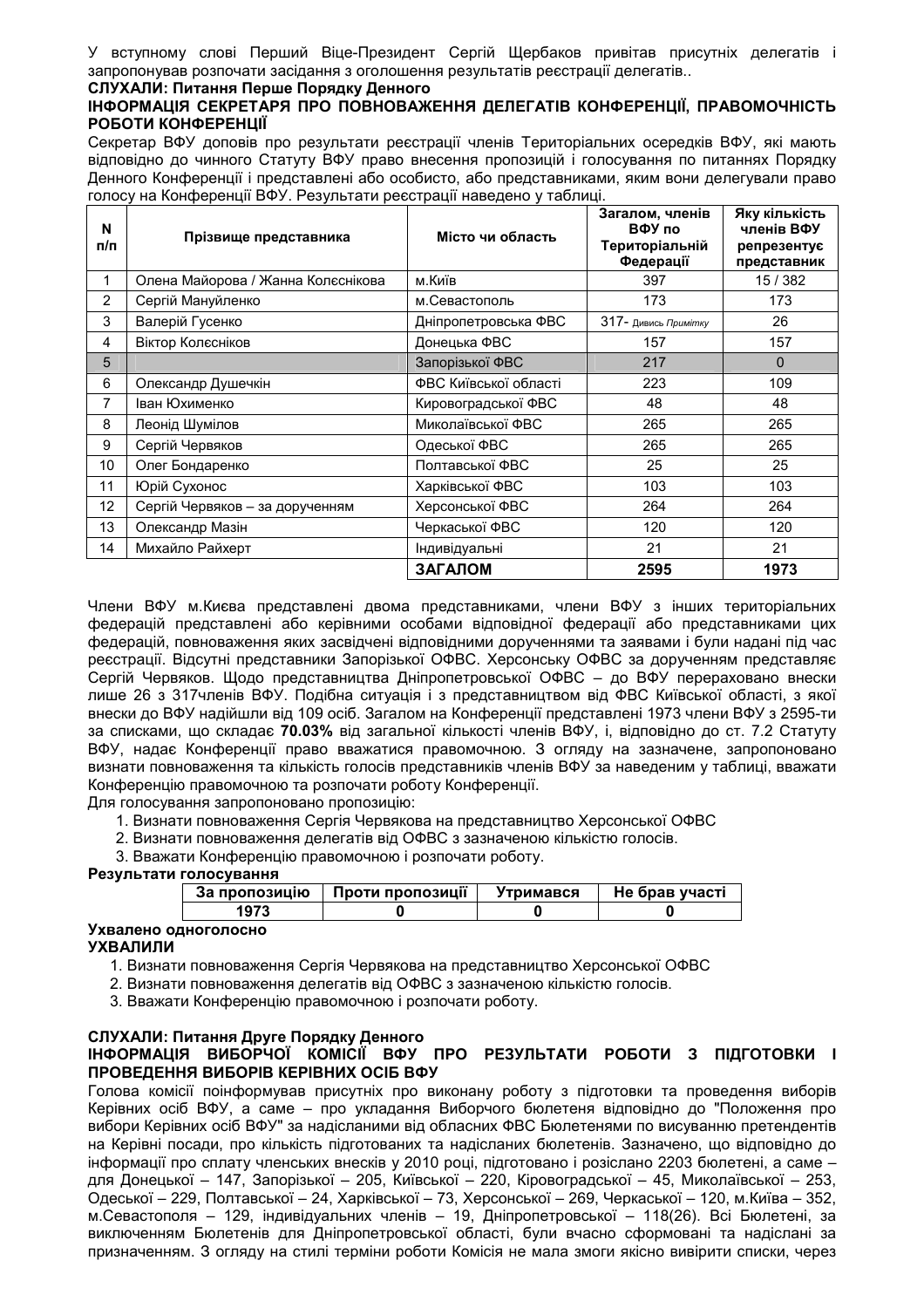що було припущено деяких помилок, закрема - по Харківській області та по м. Києву. Було прийняте рішення дозволити виправити помилки на місці та засвідчити виправлення печатками, але надати Лічильній комісії документальне підтвердження цих виправлень. Щодо Дніпропетровської області -Виборча комісія опинилася у скрутному положенні - на початок роботи Комісії списки про тих, хто сплатив членські внески – були відсутні, через що Виборча комісія не мала змоги сформувати Виборчі Бюлетені для Дніпропетровської ОФВС. Після вивчення та з'ясування всіх обставин, Виборча комісія дійшла висновку, що, за списком, засвідченим печаткою Дніпропетровської федерації, у Дніпропетровській ОВФС голосувати можуть тільки 26 з 118 заявлених членів ВФУ.

Запропоновано визнати лише 26 Бюлетенів від Дніпропетровської ОФВС, а також визнати що Валерій Гусенко представляє лише 26 членів ВФУ від Дніпропетровської ОФВС, а не 317.

Крім того, з огляду на те, що тільки він може визначити, які 26 зі 118 Виборчих бюлетенів можуть вважатися дійсними, Михайло Райхерт звернувся з пропозицією про включення його до Лічильної комісії з підрахунку результатів Виборів.

Результати голосування

| За пропозицію | Проти пропозиції | Утримався | Не брав участі |
|---------------|------------------|-----------|----------------|
| 1947          |                  |           |                |

## Ухвалено одноголосно

#### **УХВАЛИЛИ**

1. Визнати Виборчі бюлетені Дніпропетровської ОФВС у кількості 26-ти з 118-ти.

2. Змінити кількість голосів у представника Дніпропетровської ОФВС з 317 на 26

3. Включити Михайла Райхерта до складу Лічильної комісії з підрахунку результатів виборів

Примітка: 3 огляду на змінену кількість голосів Представника Дніпропетровської ОФВС з 317 на 26, відповідним чином відкореговано наведену вище таблицю реєстрації делегатів та кількість голосів у голосуванні з питання відкриття Конферениї.

## СЛУХАЛИ Питання Третє Порядку Денного

#### ВИСУВАННЯ, ОБГОВОРЕННЯ І ЗАТВЕРДЖЕННЯ СКЛАДУ ЛІЧИЛЬНОЇ КОМІСІЇ ПО ВИБОРАХ КЕРІВНИХ ОСІБ, ЇЇ ГОЛОВИ ТА СПОСТЕРІГАЧІВ ВІД ТЕРИТОРІАЛЬНИХ ФЕДЕРАЦІЙ.

В обговоренні запропоновано обрати Лічильну комісію з підрахунку результатів виборів Керівних осіб ВФУ у кількості семи осіб.

#### Результати голосування

| За пропозицію | Проти пропозиції | Утримався | Не брав участі |
|---------------|------------------|-----------|----------------|
|               |                  |           |                |

### Ухвалили: створити Лічильну Комісію у складі семи осіб

Михайло Райхерт (м. Київ), Голова комісії, до складу Комісії запропонував наступних шість осіб -Василь Азатханов (м.Севастополь), Олександр Черево (м.Миколаїв), Ірина Храменкова (м.Одеса), Валерій Осипов (м.Алчевськ), Віктор Майоров (м.Київ) Ганна Калініна (м.Київ). Запропоновано проголосувати за зазначених осіб списком. Заперечень не надійшло.

Запропоновано затвердити Лічильну Комісію наведеним вище списком.

#### Результати голосування

| За пропозицію | Проти пропозиції | Утримався | Не брав участі |
|---------------|------------------|-----------|----------------|
| 1973          |                  |           |                |

#### Персональний склад Лічильної комісії по підрахунку результатів виборів Керівних осіб ВФУ ухвалено одноголосно.

Пропозицій щодо обрання спостерігачів не надходило і їх не обирали.

#### **УХВАЛИЛИ**

Для підрахунку результатів вибрів Керівних осіб ВФУ утворити лічильну Комісію з семи  $\mathbf{1}$ осіб у складі

Михайло Райхерт (м. Київ) - Голова комісії Василь Азатханов (м. Севастополь) Олександр Черевко (м. Миколаїв) Ірина Храменкова (м. Одеса) Валерій Осипов (м.Алчевськ) Віктор Майоров (м. Київ) Ганна Калініна (м. Київ)

 $\mathcal{P}$ Виборчій комісії ВФУ передати Бюлетені по виборах Керівних осіб ВФУ, які отримані від представників територіальних федераціїй, до Лічильної комісії для підрахунку результатів виборів.

#### СЛУХАЛИ: Питання Четверте Порядку Денного ОБРАННЯ РОБОЧОЇ ПРЕЗИДІЇ КОНФЕРЕНЦІЇ

Для подальшої роботи Конференції запропоновано обрати Робочу Президію у складі трьох осію та Секретаря федерації. Після обговорення запропоновано обрати до робочої Президії наступних осіб -Сергія Щербакова, Сергія Машовця, Юрія Ульянова, Олександра Зайцева. Головою Робочої Президії запропоновано Сергія Машовця.

### Результати голосування

| За пропозицію | Проти пропозиції | Утримався | Не брав участі |
|---------------|------------------|-----------|----------------|
| 13 I J        |                  |           |                |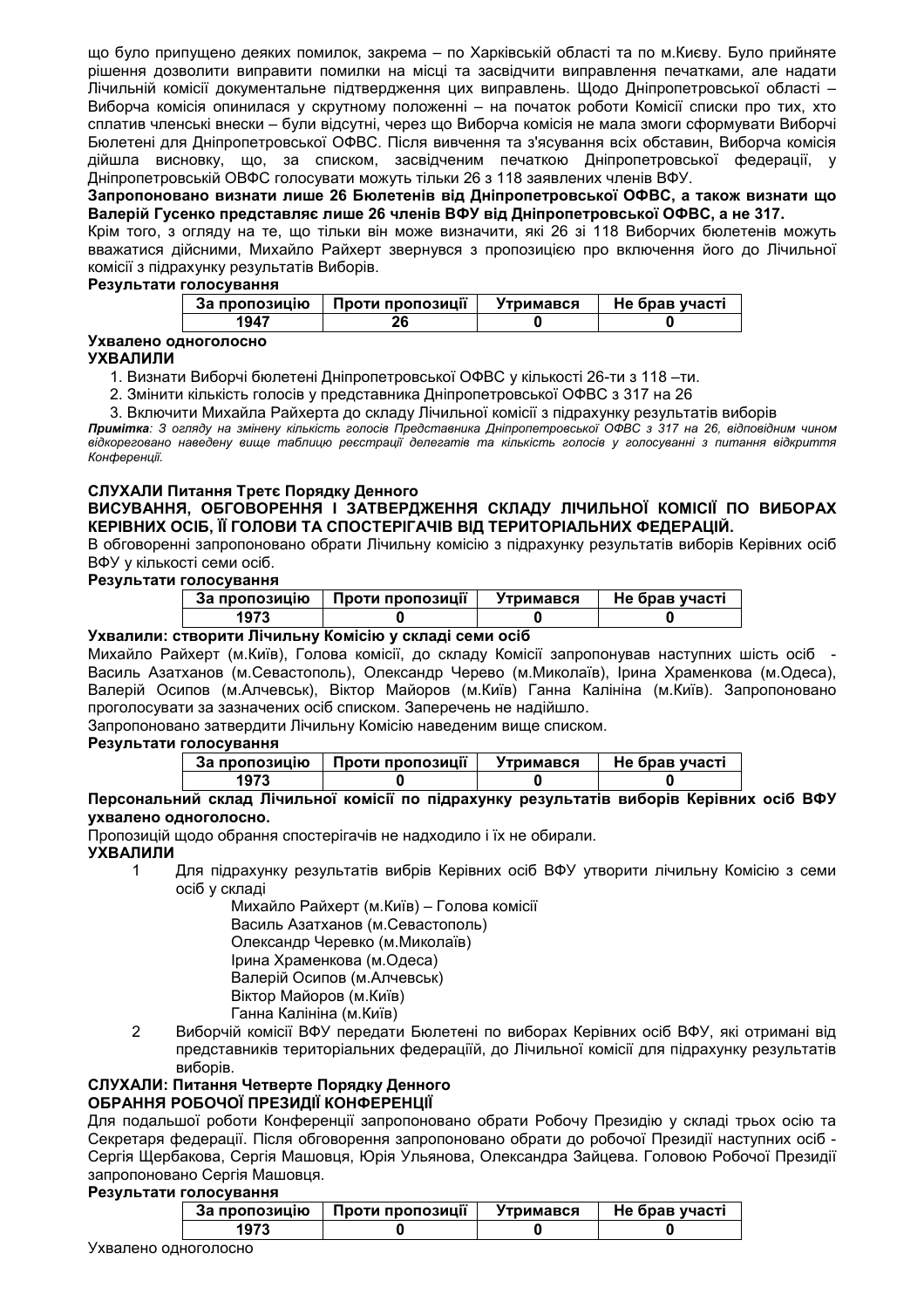#### **УХВАЛИЛИ**

- Призначити Робочу Президію Конференції у складі Сергія Щербакова, Сергія Машовця,  $1<sub>1</sub>$ Юрія Ульянова. Олександра Зайцева.
- Призначити Головою Робочої Президії Сергія Машовця.  $2.$
- $\mathbf{3}$ Доручити Голові Робочої Президії Сергію Машовцю подальше ведення засідання Конференції

## СЛУХАЛИ: Питання П'яте Порядку Денного

#### ОБРАННЯ СКЛАДУ ЛІЧИЛЬНОЇ КОМІСІЇ ТА ОБГОВОРЕННЯ ПРОЦЕДУРИ ПІДРАХУНКУ ГОЛОСІВ ДЛЯ ПІДРАХУНКУ РЕЗУЛЬТАТІВ ГОЛОСУВАННЯ ПРЕДСТАВНИКІВ З ПИТАНЬ ПОРЯДКУ ДЕННОГО.

Для підрахунку результатів голосування з питань Порядку Денного Конференції пропонується обрати Лічильну комісію у складі двох осіб. Один з членів комісії підраховує результати ЗА, інший - ПРОТИ. Підрахунок голосів проводиться за наступним. Підчас реєстрації кожному представникові видано мандат з зазначенням кількості голосів членів ВФУ, яких від репрезентує. Друга частина мандата знаходиться у Секретаря ВФУ Після оголошення голосування секретар оголошує прізвище представника і відповідно до його рішення (за - проти - утримався) передає другу половину мандата представника з його кількістю голосів призначеному членові комісії з підрахунку результатів<br>голосування Мандати представників, які УТРИМАЛИСЯ, лишаються у секретаря Кожний з членів Лічильної комісії веде свій протокол і після підрахунку голосів повертає другу частину мандату Секретареві з зазначенням кількості підрахованих ним голосів. Головуючий оголошує результати голосування і відповідну ухвалу. Запропоновано обрати Лічильну Комісію у складі

Леонід Шумілов (м. Миколаїв) - підрахунок голосів ЗА

Юрій Сухонос (м. Харків) - підрахунок голосів ПРОТИ

Після обговорення запропоновано затвердити пропонований порядок голосування з питань Порядку Денного та пропонований склад Комісії.

#### Результати голосування

| За пропозицію | Проти пропозиції | Утримався | Не брав участі |
|---------------|------------------|-----------|----------------|
| 1973          |                  |           |                |

## Ухвалено одноголосно

#### **УХВАЛИЛИ**

- $1$ Затвердити запропоновану процедуру голосування з питань Порядку денного Конференції.
- $\overline{2}$ Затвердити Лічильну Комісію з підрахунку результатів голосування з питань Порядку Денного Конференції у складі:

Леонід Шумілов (м. Миколаїв) – підрахунок голосів ЗА Юрій Сухонос (м. Харків) - підрахунок голосів ПРОТИ

#### СЛУХАЛИ Питання Шосте Порядку Денного ОБГОВОРЕННЯ ПОРЯДКУ ДЕННОГО

Після обговорення пропозицій Головуючого та делегатів щодо питань, які мають бути розглянуті далі, запропоновано укласти подальший Порядок Денний за наступним:

- ІНФОРМАЦІЯ ПЕРШОГО ВІЦЕ-ПРЕЗИДЕНТА  $7<sub>1</sub>$
- 8. ПРО СТВОРЕННЯ КОМІСІЇ ПО ВДОСКОНАЛЕННЮ, ДООПРАЦЮВАННЮ ТА РОЗРОБЦІ ЗМІН ДО СТАТУТУ ВФУ
- ПРО ТИМЧАСОВІ УТОЧНЕННЯ ТА ЗМІНИ ЩОДО ВДОСКОНАЛЕННЯ СТАТУТУ 9.
- ІНФОРМАЦІЯ ГОЛОВИ ЛІЧИЛЬНОЇ КОМІСІЇ ПРО РЕЗУЛЬТАТИ ВИБОРІВ ТА  $10<sub>1</sub>$ ЗАТВЕРДЖЕННЯ РЕЗУЛЬТАТІВ ВИБОРІВ КЕРІВНИХ ОСІБ.

#### $11$ PI3HE

#### Результати голосування

| - - - | __            |                  |           |                |  |
|-------|---------------|------------------|-----------|----------------|--|
|       | За пропозицію | Проти пропозиції | Утримався | Не брав участі |  |
|       |               |                  |           |                |  |
|       |               |                  |           |                |  |

#### Ухвалили:

1. Затвердити подальший Порядок Денний за наведеним вище

## СЛУХАЛИ Питання Сьоме Порядку Денного

## **ІНФОРМАЦІЯ ПЕРШОГО ВІЦЕ-ПРЕЗИДЕНТА Сергія ЩЕРБАКОВА**

Перший Віце-Президент стисло поінформував присутніх про перебіг подій з моменту відставки раніше обраного Президента ВФУ Сергія Ісакова та проблемах, які змусили порушити питання про проведення дострокових виборів з метою подолання проблем, які зараз перешкоджають плідній роботі федерації з виконання її статутних завдань. Після відповідей на запитання запропоновано взяти інформацію до уваги.

#### Ухвалили:

Ухвала з цього Питання Порядку Денного не виносилася. Інформацію взято до відома

#### СЛУХАЛИ Питання Восьме Порядку Денного

ПРО СТВОРЕННЯ КОМІСІЇ ПО ВДОСКОНАЛЕННЮ, ДООПРАЦЮВАННЮ ТА РОЗРОБЦІ ЗМІН ДО СТАТУТУ ВФУ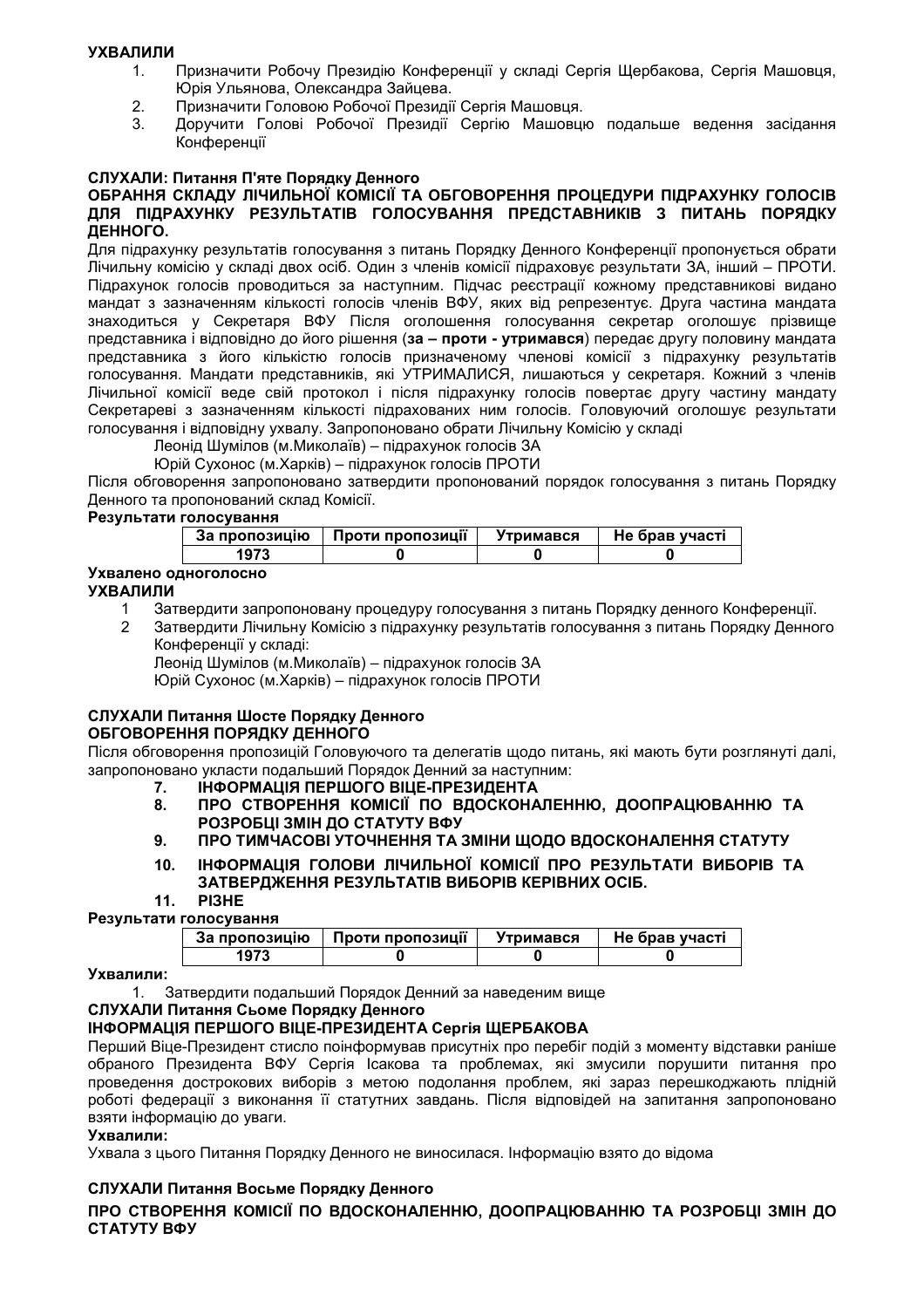Після обговорення запропоновано для опрацювання змін та доповнень з метою удосконалення Статуту створити комісію з п'яти осіб, до складу якої обов'язково має бути залучений і включений фаховий юрист.

#### Результати голосування щодо кількісного складу комісії

| За пропозицію | Проти пропозиції | Утримався | Не брав участі |
|---------------|------------------|-----------|----------------|
|               |                  |           |                |

#### Ухвалили:

Створити Комісію з удосконалення Статуту у кількості п'яти осіб  $1<sub>1</sub>$ 

Шодо включення до Комісії фахового юриста, на голосування запропоновано дві пропозиції -

- Комісія складається з п'яти осіб чотирьох членів ВФУ і юриста.  $1<sub>1</sub>$
- $\mathcal{P}$ Комісія складається з п'яти осіб – членів ВФУ, без юриста, який залучається до роботи за необхідністю.

#### Результати голосування щодо кількісного складу комісії

| ПРОПОЗИЦІЯ                                                                                                  | За пропозицію | Проти пропозиції                                             | Утримався | Не брав участі |
|-------------------------------------------------------------------------------------------------------------|---------------|--------------------------------------------------------------|-----------|----------------|
| Комісія складається з п'яти осіб – чотирьох<br>членів ВФУ і юриста.                                         | 1315          | 647                                                          |           |                |
| Комісія складається з п'яти осіб – членів ВФУ,<br>без юриста, який залучається до роботи за<br>необхідністю |               | Пропозиція не голосувалася, оскільки є альтернативною першій |           |                |

#### Ухвалили:

Шодо членів Комісії – до Комісії було запропоновано наступні кандидатури, а саме:

Сергія Машовця (м. Київ), Анатолія Толчинського (м. Херсон), Ігоря Кремермана (м. Херсон), Сергія Мануйленка (м.Севастополь), Володимира Кас'янова (м.Київ), Сергія Червякова (м.Одеса), Леоніда Шумілова (м. Миколаїв), Юрія Сухоноса (м. Харків), Віктора Майорова (м. Київ)

Аби не обговорювати кожну з кандидатур та проводити окремі голосування, в обговоренні запропоновано надати зазначеним особам час для проведення зборів з метою визначення лише чотирьох осіб - членів комісії з наведеного списка.

#### Результати голосування щодо внесеної пропозиції:

| За пропозицію | <br>Проти пропозиції | Утримався | Не брав участі |
|---------------|----------------------|-----------|----------------|
| ىدد.          | 382                  | 257       |                |

#### Ухвалили:

- Надати дев'яти особам, прізвища яких наведено вище, час для проведення консультацій  $\mathbf{1}$ щодо висування з їх складу чотирьох членів Комісії. Задля цих зборів оголошено перерву у роботі Конференції.  $\overline{2}$ 
	- Остаточна ухвала з цього Питання Порядку Денного формулюватиметься після перерви.

Після перерви про результати роботи зазначеної вище групи доповів Леонід Шумілов. Группа визначила, що пропонує Конференції ВФУ обрати Комісію ВФУ з вдосконалення Статуту ВФУ у складі наступних чотирьох осіб, а саме: Сергія Машовця (м. Київ), Анатолія Толчинського (м. Херсон), Віктора Майорова (м. Київ) та Сергія Червякова (м. Одеса).

Ігор Кремерман (м. Херсон), Сергій Мануйленка (м. Севастополь), Володимир Кас'янов (м. Київ), Леонід Шумілов (м. Миколаїв), Юрій Сухонос (м. Харків) утворюють групу сприяння, члени якої можуть залучатися для консультаціїй і до роботи з певних питань щодо Статуту. Таким чином запропоновано

- Призначити Комісію ВФУ з питань вдосконалення Статуту у складі Сергія Машовця  $\mathbf{1}$ (м. Київ), Анатолія Толчинського (м. Херсон), Віктора Майорова (м. Київ)Сергія Червякова (м. Одеса),
- $2<sup>1</sup>$ Призначити групу сприяння роботі Комісії у складі: Ігор Кремерман (м. Херсон). Сергій Мануйленка (м.Севастополь), Володимир Кас'янов (м.Київ), Леонід Шумілов (м.Миколаїв), Юрій Сухонос (м. Харків)

#### Результати голосування шодо внесеної пропозиції:

| За пропозицію | <br>Проти пропозиції | Утримався | Не брав участі |
|---------------|----------------------|-----------|----------------|
|               |                      |           |                |

#### ОСТАТОЧНО У ПИТАННЯ ПОРЯДКУ ДЕННОГО Ухвалили:

- 1. Створити Комісію з удосконалення Статуту у кількості п'яти осіб
- $2.$ Комісія складається з п'яти осіб - членів ВФУ, включно з юристом.
- Призначити Комісію з питань вдосконалення Статуту ВФУ у складі  $\mathcal{R}$ 
	- Сергія Машовця (м. Київ) Анатолія Толчинського (м. Херсон), Віктора Майорова (м. Київ) Сергія Червякова (м. Одеса).
- Утворити групу сприяння роботі Комісії з наступних осіб 4. Ігор Кремерман (м. Херсон), Сергій Мануйленко (м.Севастополь), Володимир Кас'янов (м. Київ), Леонід Шумілов (м. Миколаїв),
	- Юрій Сухонос (м. Харків)

Комісія складається з п'яти осіб – чотирьох членів ВФУ і юриста.  $\mathbf{1}$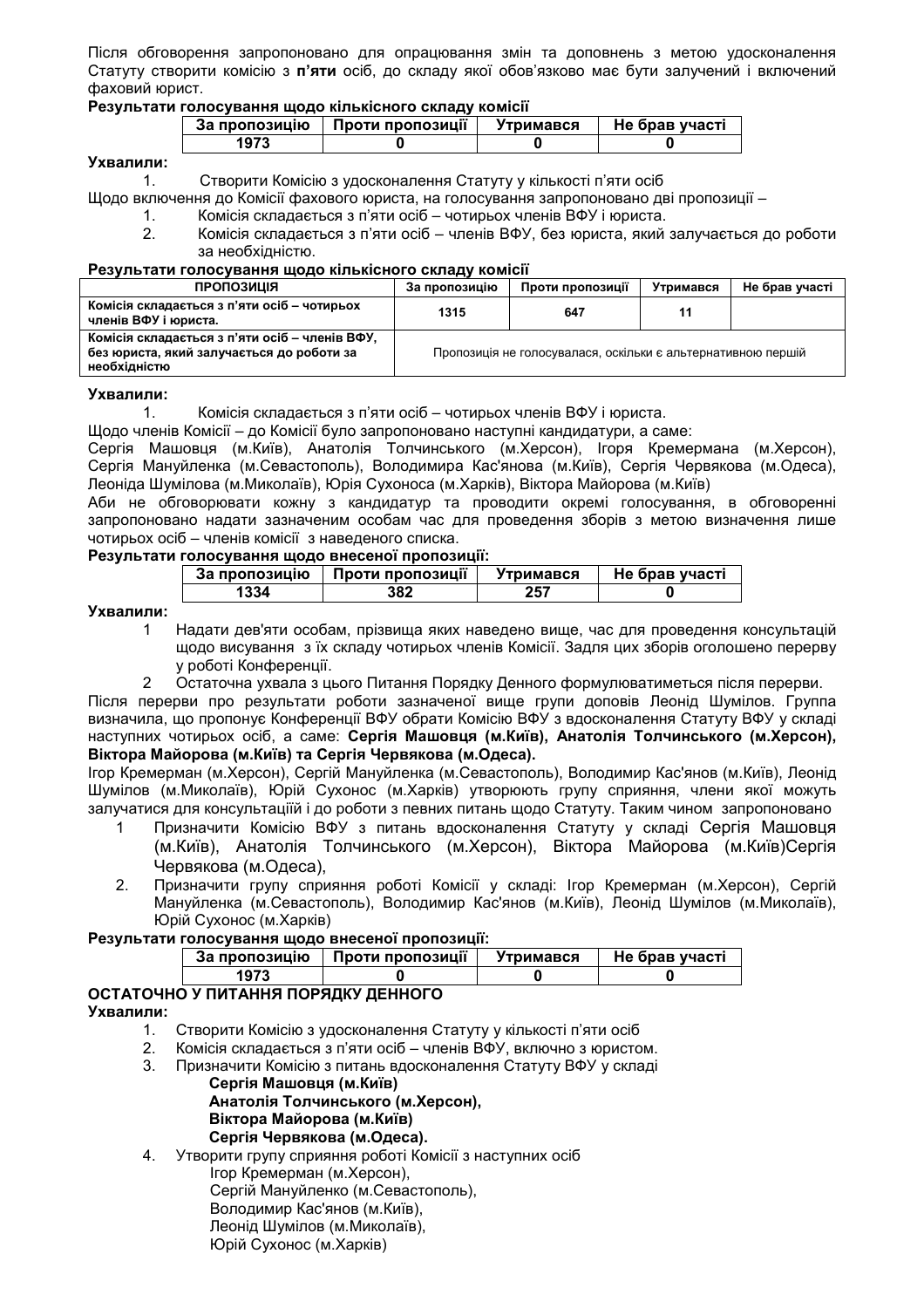4. Доручити Комісії опрацювати зміни та доповнення і внести їх на розгляд на наступній Конференції

#### Після перерви роботу Конференції розпочато з заслуховування інформації Голови Лічильної комісіі з підрахунку голосів результатів виборів Керівних осіб ВФУ

#### СЛУХАЛИ: Питання Десяте Порядку Денного ІНФОРМАЦІЯ ГОЛОВИ ЛІЧИЛЬНОЇ КОМІСІЇ ПРО РЕЗУЛЬТАТИ ВИБОРІВ ТА ЗАТВЕРДЖЕННЯ РЕЗУЛЬТАТІВ ВИБОРІВ КЕРІВНИХ ОСІБ.

Від імені Лічильної Комісії слово надано Михайлу Райхерту. Комісія підрахувала надані Бюлетені по виборах Керівних осіб ВФУ. За результатами підрахунку претенденти на керівні посади ВФУ набрали наступну кількість голосів, відповідно до наведенного у таблиці

| Посада                | Президент                              | Перший Віце-Президент                    |                                        | Віце-Президент                             |                                 | Секретар                                    |
|-----------------------|----------------------------------------|------------------------------------------|----------------------------------------|--------------------------------------------|---------------------------------|---------------------------------------------|
| Територіальна ФВС     | Василь<br>Миколайович<br><b>TYPECB</b> | Сергій<br>Аркадійович<br><b>МАШОВЕЦЬ</b> | Сергій<br>Борисович<br><b>ШЕРБАКОВ</b> | Сергій<br>Ростиславович<br><b>ЧЕРВЯКОВ</b> | Сергій<br>Феліксович<br>ПОЛІШУК | Олександр<br>Володимирович<br><b>ЗАЙЦЕВ</b> |
| Індивідуальні         | 26                                     | 6                                        | 22                                     | 8                                          | 18                              | 28                                          |
| ФВС Київської області | 132                                    | 129                                      | 3                                      | 126                                        | 5                               | 132                                         |
| Дніпропетровської ФВС | 47                                     | 4                                        | 43                                     | 0                                          | 47                              | 47                                          |
| м.Севастополь         | 194                                    | 118                                      | 71                                     | 127                                        | 74                              | 194                                         |
| Полтавської ФВС       | 24                                     | 0                                        | 24                                     | 0                                          | 24                              | 24                                          |
| Черкаської ФВС        | 135                                    | $\Omega$                                 | 135                                    | 0                                          | 135                             | 135                                         |
| Миколаївської ФВС     | 279                                    | 274                                      | 5                                      | 279                                        | $\Omega$                        | 279                                         |
| Запорізької ФВС       | 205                                    | 137                                      | 68                                     | 62                                         | 6                               | 205                                         |
| Донецької ФВС         | 196                                    | 196                                      | 0                                      | 196                                        | 0                               | 196                                         |
| Кировоградська ФВС    | 47                                     | 47                                       | 0                                      | 46                                         | 1                               | 47                                          |
| Одеської ФВС          | 240                                    | 231                                      | 5                                      | 239                                        | 1                               | 240                                         |
| Херсонської ФВС       | 116                                    | 100                                      | 16                                     | 100                                        | 16                              | 116                                         |
| м.Київ                | 515                                    | 166                                      | 366                                    | 256                                        | 255                             | 515                                         |
| Харківської ФВС       | 88                                     | 80                                       | 11                                     | 85                                         | 3                               | 90                                          |
|                       | 2244                                   | 1488                                     | 769                                    | 1524                                       | 585                             | 2248                                        |

За більшістю голосів Керівними особами ВФУ на 2011-2014 рр обрано:

#### Президентом ВФУ - Василя Гуреєва

## Першим Віце-Президентом ВФУ - Сергія Машовця Віце-Президентом - Сергія Червякова

## Секретарем - Олександра Зайцева

Протокол підписано Головою Лічильної комісії Михайлом Райхертом та всіма членами Лічильної Комісії

#### Запропоновано затвердити Протокол Лічильної Комісії.

#### Результати голосування

| За пропозицію | Проти пропозиції | Утримався | Не брав участі |
|---------------|------------------|-----------|----------------|
| 1973          |                  |           |                |

#### Ухвалено більшістю голосів: Затвердити Протокол Лічильної Комісії по виборах Керівних осіб BOY.

## УХВАЛИЛИ:

Затвердити наведені результати виборів Керівних осіб і вважати обраними на термін 2011 - 2014 рр наступних осіб

Президентом ВФУ - Василя Гуреєва

Першим Віце-Президентом ВФУ - Сергія Машовця Віце-Президентом - Сергія Червякова Секретарем - Олександра Зайцева

#### після ОГОЛОШЕННЯ **РЕЗУЛЬТАТІВ ГОЛОСУВАННЯ** СЛОВО **НАДАНО** НОВООБРАНОМУ ПРЕЗИДЕНТОВІ ВФУ ВАСИЛЮ ГУРЕЄВУ.

У своєму виступі Президент подякував всіх, хто підтримав його кандидатуру, коротко висвітлив своє бачення напрямків та цілей розвитку ВФУ і способів їх досягнення, зазначив, що сподівається на підтримку всіх членів ВФУ у своїй діяльності.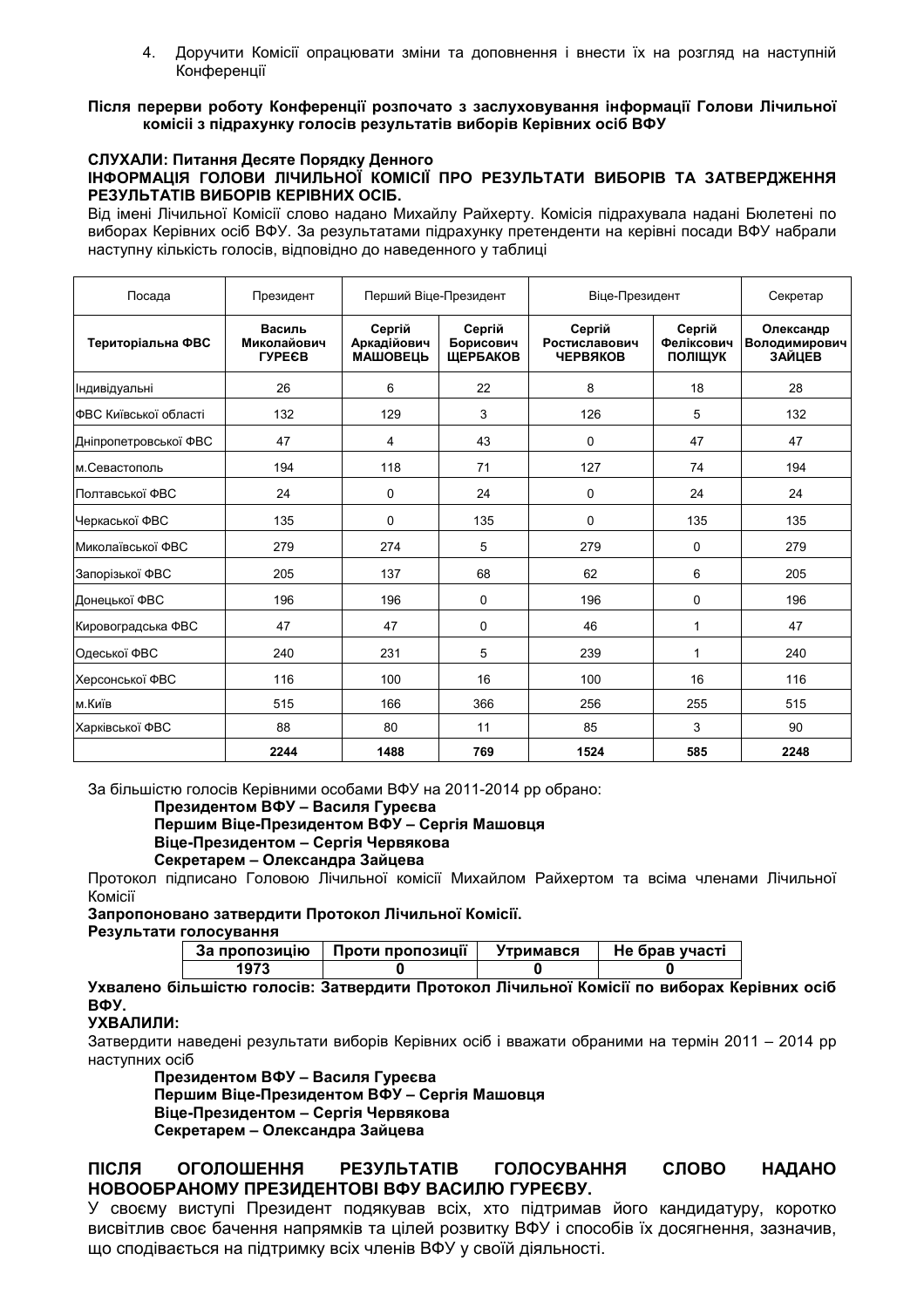За затвердженими результатами виборів до Президії Конференції запрошено новообраних Керівних осіб. Головування на Конференції перебрав на себе новообраний Президент ВФУ Василь Гуреєв

Для організації подальшої роботи Конференції запропоновано затвердити регламент

Виступ - до 10 хв.

Репліки, запитання, обговорення - до 3 хв.

За письмовими зверненнями про виступ, у п. РІЗНЕ виступили:

Віктор КОЛЄСНІКОВ (м. Маріуполь), Володимир КИСЕЛЬОВ (м. Київ), Сергій МАНУЙЛЕНКО (м.Севастополь), В.КОЗЯРЧУК (м.Кременчук), Ольга Храменкова (м.Одеса), Юрій СУХОНОС (м. Харків). У виступах було порушено низку питань щодо діяльності ВФУ, питань забезпечення та розвитку дитячого, олімпійського і крейсерського вітрильництва в Україні, функціонування яхт-клубів та баз, тощо. Розглянуто також питання щодо видачі прав та бланків, зокрема у м. Харків. Подальший розгляд більшості порушених питань має бути проведений на подальших засіданнях Президії ВФУ. В обговоренні запропоновано доручити наново сформованій Президії ВФУ заслухати звіт Ревізійної комісії ВФУ за період між попередньою та нинішньою Конференціями ВФУ.

#### Результати голосування

| За пропозицію | Проти пропозиції | <b>Утримався</b> | Не брав участі |
|---------------|------------------|------------------|----------------|
| 1973          |                  |                  |                |

## Ухвалено одноголосно.

#### УХВАЛИЛИ:

Доручити наново сформованій Президії ВФУ заслухати звіт Ревізійної комісії ВФУ за  $\mathbf{1}$ період між попередньою та нинішньою Конференціями ВФУ.

#### СЛУХАЛИ: Питання Десяте Порядку Денного

## ПРО ТИМЧАСОВІ УТОЧНЕННЯ ТА ЗМІНИ ЩОДО ВДОСКОНАЛЕННЯ СТАТУТУ

Запропоновано розглянути зміни до Статуту ВФУ, які є узагальненням пропонованих раніше пропозицій. Зазначені зміни пропонується затвердити як тимчасові, до моменту опрацювання призначеною Конференцією Комісією остаточних змін та вдосконалень до Статуту і внесення їх для затвердження на розгляд наступної Конференції. З зазначеного питання виступили Перший Віце-Президент ВФУ Сергій Машовець та Віце-Президент Сергій Червяков.

Запропоновано збільшити кількість Керівних осіб на дві посади двох Кооптованих Віце-Президентів.

## Результати голосування з пропозиції

| За пропозицію | Проти пропозиції | Утримався | Не брав участі |
|---------------|------------------|-----------|----------------|
| 1973          |                  |           |                |

#### Ухвалено одноголосно.

Запропоновано також збільшити кількість членів Президії до 10 осіб і одного представника Комісії атлетів, який матиме дорадчий голос

#### Результати голосування з пропозиції

| За пропозицію | Проти пропозиції | Утримався | Не брав участі |
|---------------|------------------|-----------|----------------|
| $197^\circ$   |                  |           |                |

#### Ухвалено одноголосно.

Надалі після початкового постатейного розгляду запропонованих змін до відповідних статей Статуту, було запропоновано затвердити пропоновані зміни (див. нижче Додаток№1) у цілому, внести їх як тимчасові до Статуту та оприлюднити новий текст Статуту ВФУ з цими змінами на Web - сторінці ВФУ.

#### Результати голосування з пропозиції

| пропозицію<br>Jа | Проти пропозиції | Утримався | Не брав участі |
|------------------|------------------|-----------|----------------|
|                  |                  |           |                |

Ухвалено одноголосно. УХВАЛИЛИ:

> Затвердити запропоновані тимчасові зміни Статуту ВФУ.  $\mathbf{1}$ .

- $2.$ Внести затверджені зміни у Статут
- $3.$ Оприлюднити Статут зі змінами на Web-сторінці ВФУю

На цьому Порядок Денний вичерпано і Головуючий закрив засідання Конференції.

Rassyel

Олександр Зайцев Секретар ВФУ